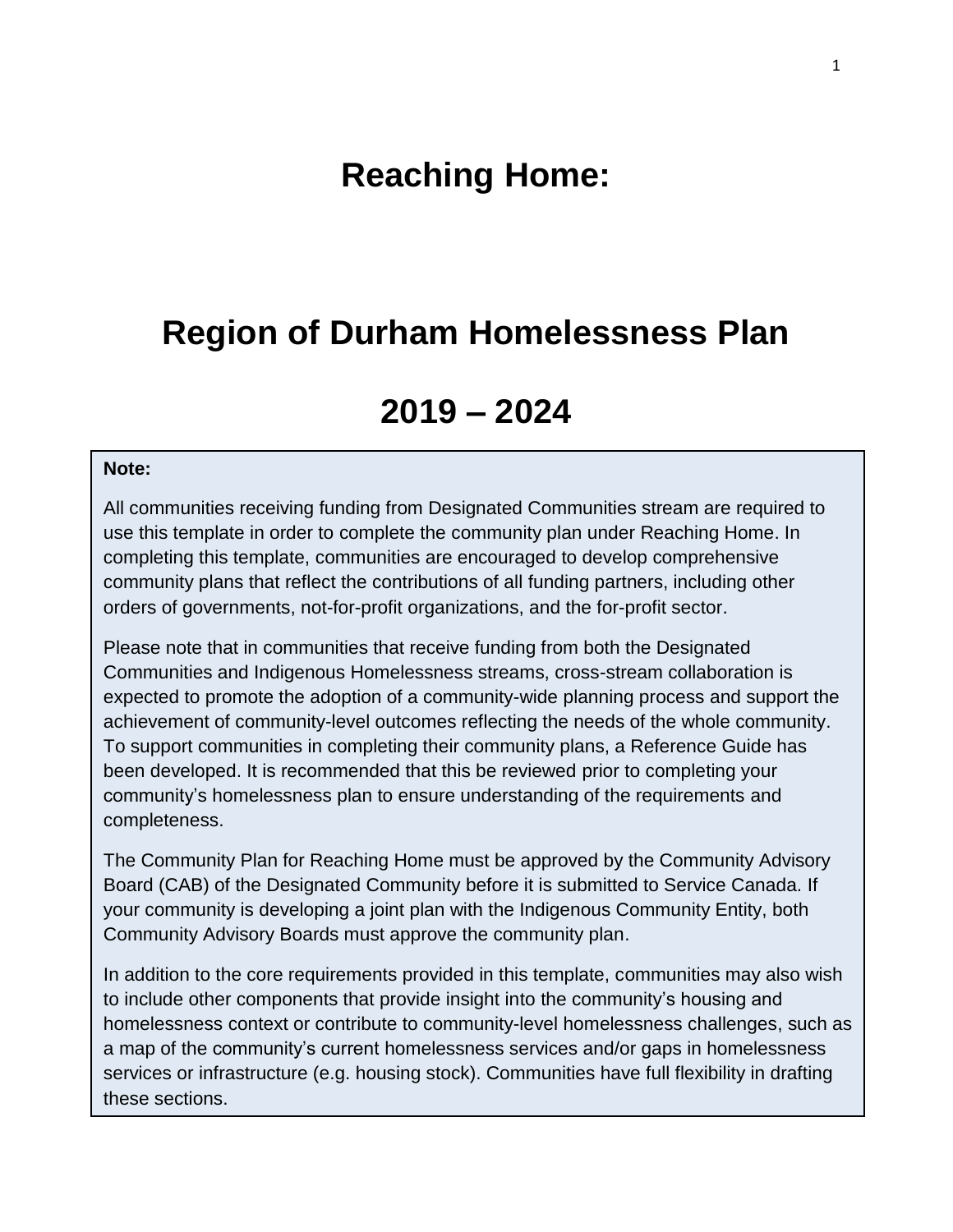### **Table of Contents**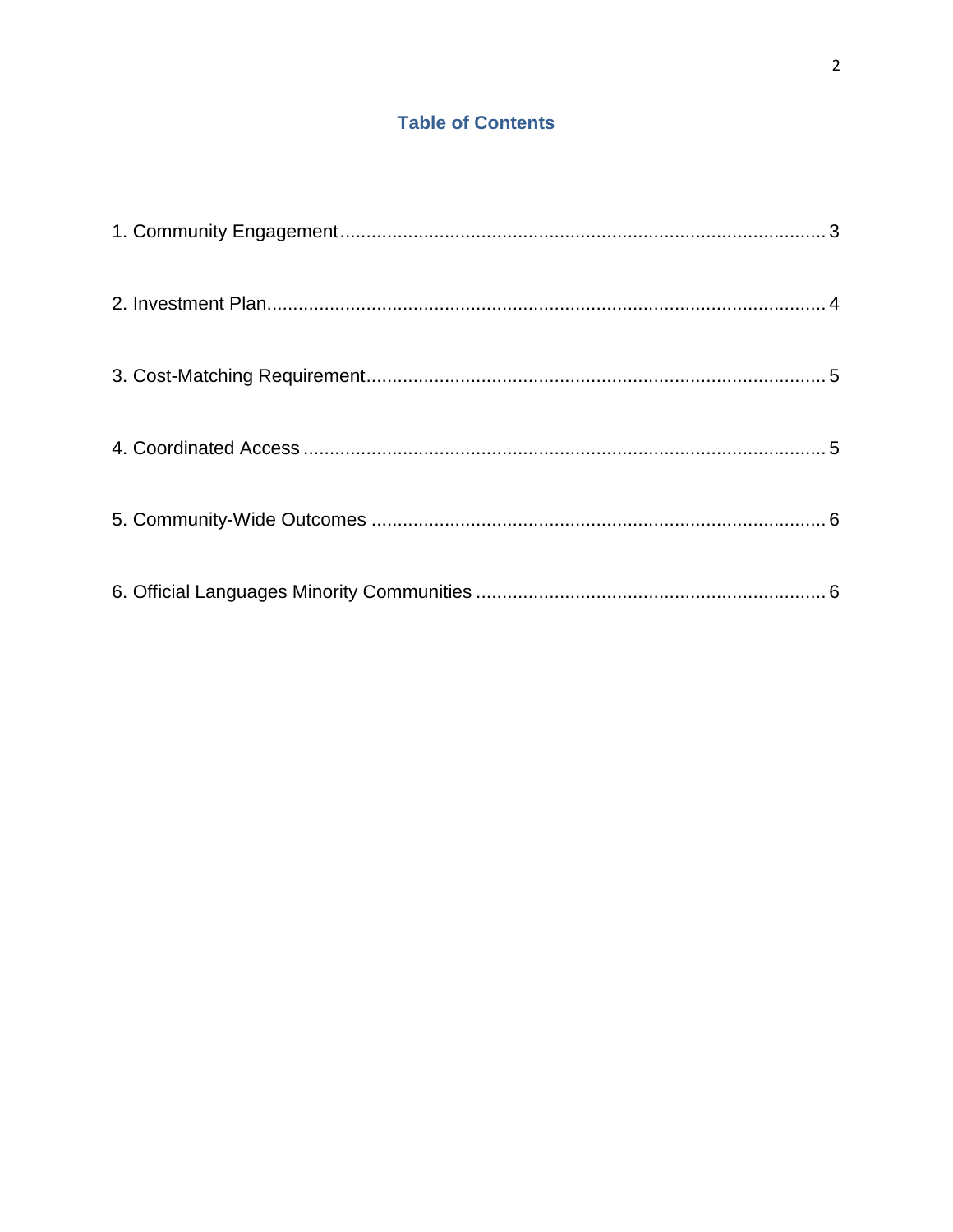#### <span id="page-2-0"></span>**1. Community Engagement**

 $\overline{\phantom{a}}$ 

*Please identify the steps taken to engage your community stakeholders in developing this plan. 1*

In 2019, the Region of Durham amended the terms of reference for the Durham Advisory Committee on Homelessness (DACH) to incorporate other advisory networks with representation from the local government, non-profit organizations representing various sectors and individuals with lived experience to share information about resources, identify service needs and gaps and provide feedback to Regional Council on the implementation of At Home in Durham. The Community Advisory Board (CAB) officially became a sub-committee of DACH. Both the CAB and DACH were consulted during the development of the Community Plan and final approval was provided by both bodies.

On June 21, 2019, local government, non-profit organizations and individuals with lived experience came together for a community wide co-production session to identify priorities and key strategies needed to establish a community plan for homelessness funding and program planning. The outputs from this community wide engagement were then used to inform the Community Plan.

On August  $2^{nd}$  and September  $4^{th}$  of 2019 the Community Advisory Board came together to continue consultation to help inform the development of the Community Plan.

On August 19th and 28th of 2019, the Gap Committee, comprised of individuals with lived or living experience of homelessness focused on filling the gaps in service delivery, provided valuable consultation that also helped inform the Community Plan. The first priority identified by the Committee was for prevention and shelter diversion. These activities will be provided through Durham's Community Homelessness Prevention Initiative (CHPI) funding. The second priorities identified were for housing services and support services.

The purpose of all engagement activities was to identify priorities for the Region of Durham's community plan and to determine what percentage of Reaching Home Designated Community funding should be allocated toward each local funding priority.

The Region of Durham has been making connections with local indigenous organizations to include these organizations in planning and decision making. These organizations will be invited to all subsequent engagement sessions and their representation on the CAB will be solicited.

 $1$  Engagement with local Indigenous organizations, and the Indigenous Community Entity and Community Advisory Board is expected in the development of this community plan.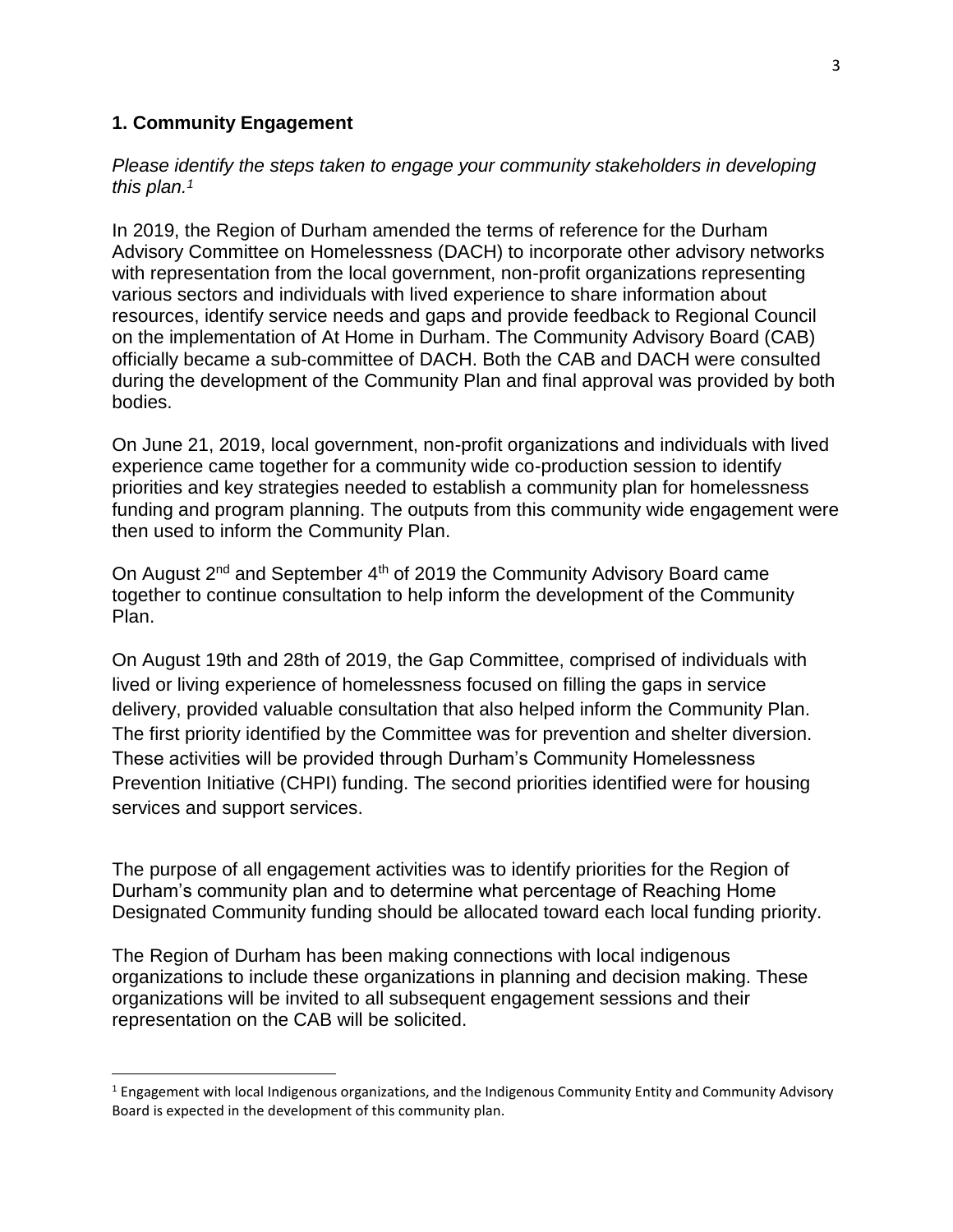#### <span id="page-3-0"></span>**2. Investment Plan**

*In the table below, please outline your planned allocation of Reaching Home funding (including funding from the Designated Community stream and Community Capacity and Innovation stream) from 2019-24 by investment area. Please note that it is acceptable that your community's funding priorities change over time. This investment plan is to demonstrate that your community has a vision moving forward for the allocation of Reaching Home funding. An example has been included in the Community Plan Reference Guide.* 

Our community recognizes that Reaching Home is a service-based program that has limited capacity to support fulsome capital projects. As such, the bulk of our community funding will be allocated towards housing placements in accordance with our coordinated access system. Outside of housing placements, the community has determined that individualized support services are also necessary investment targets. Our community has decided that other sources of funding (Provincial CHPI funding) will be used to focus on homelessness prevention, outreach supports, diversion activities and triage activities to support the community plan.

Annual Allocations:

| 2019-2020: \$716,310 |
|----------------------|
| 2020-2021: \$698,810 |
| 2021-2022: \$947,351 |
| 2022-2023: \$940,221 |
| 2023-2024: \$940,221 |

|                                                                          | 2019-20 | 2020-21 | 2021-22 | 2022-23 | 2023-24 |
|--------------------------------------------------------------------------|---------|---------|---------|---------|---------|
| <b>Housing Services</b>                                                  | 55%     | 55%     | 55%     | 55%     | 5%      |
| <b>Prevention and</b><br>shelter diversion                               | $0\%$   | $0\%$   | $0\%$   | $0\%$   | $0\%$   |
| <b>Support Services</b>                                                  | 15%     | 15%     | 15%     | 15%     | 15%     |
| <b>Capital Investments</b>                                               | $0\%$   | $0\%$   | $0\%$   | $0\%$   | $0\%$   |
| <b>Coordination of</b><br><b>Resources and Data</b><br><b>Collection</b> | 15%     | 15%     | 15%     | 15%     | 15%     |
| <b>Administration</b>                                                    | 15%     | 15%     | 15%     | 15%     | 15%     |
| <b>TOTAL</b>                                                             | 100%    | 100%    | 100%    | 100%    | 100%    |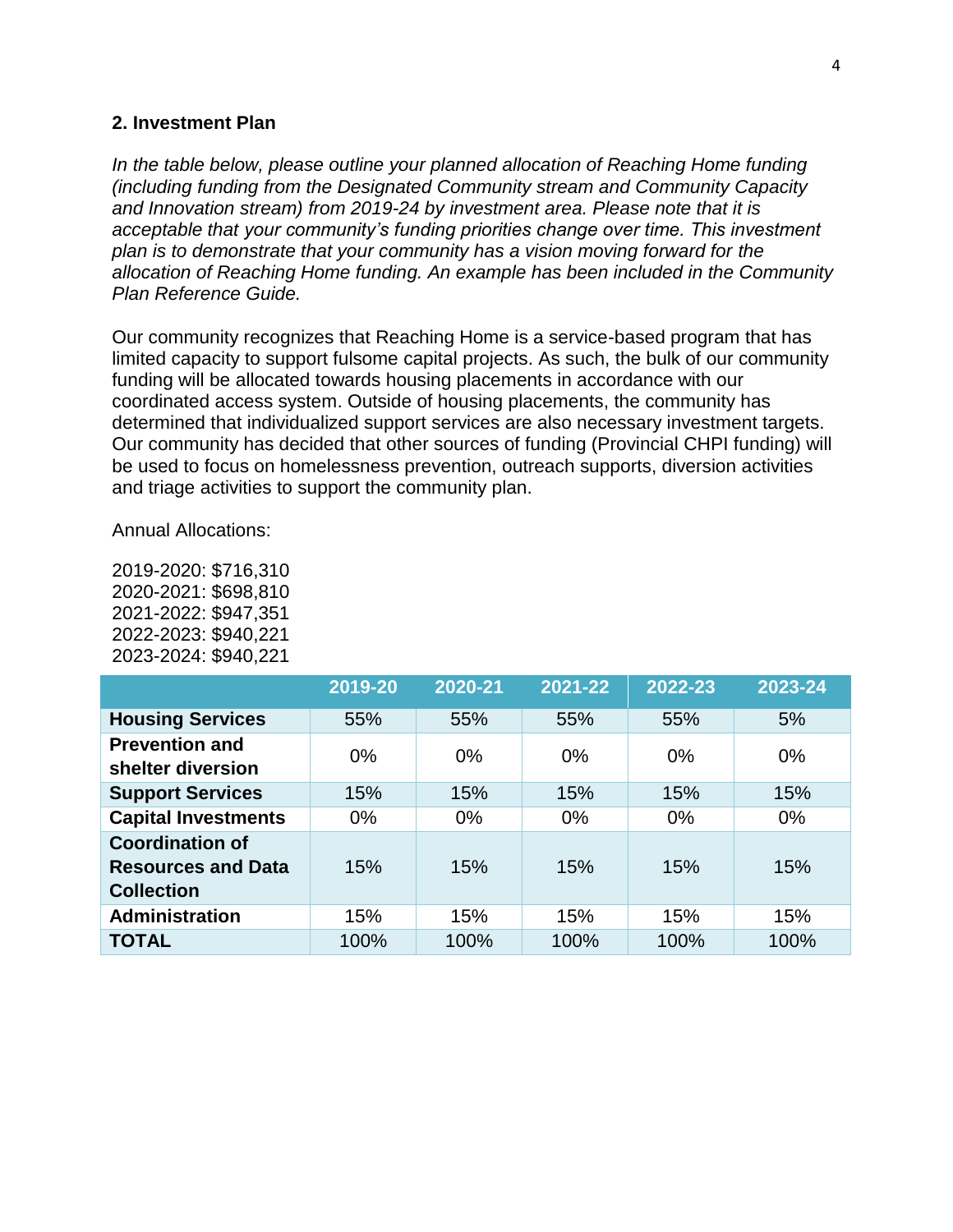#### <span id="page-4-0"></span>**3. Cost-Matching Requirement**

*In the table below, please outline all funding for homelessness initiatives your community plans to receive from external partners from 2019 to 2024. This includes both financial and in-kind contributions. If your anticipated community contributions do not project to cost-match funding from both the Designated Community stream and Community Capacity and Innovation stream for each year, explain the circumstances below the table and include a description of the steps you will take to meet the requirement. An example has been included in the Community Plan Reference Guide.*

| <b>Projected External Funding towards Homelessness Initiatives</b> |             |             |             |             |             |              |  |  |  |
|--------------------------------------------------------------------|-------------|-------------|-------------|-------------|-------------|--------------|--|--|--|
| <b>Funder</b>                                                      | 2019-20     | 2020-21     | 2021-22     | 2022-23     | 2023-24     | $2019 - 24$  |  |  |  |
| Provincial<br><b>Homelessness</b><br>Program<br>(CHPI)             | \$9,066,779 | \$9,066,779 | \$9,066,779 | \$9,066,779 | \$9,066,779 | \$45,333,895 |  |  |  |
| <b>TOTAL</b>                                                       | \$9,066,779 | \$9,066,779 | \$9,066,779 | \$9,066,779 | \$9,066,779 | \$45,333,895 |  |  |  |

#### <span id="page-4-1"></span>**4. Coordinated Access**

*Please discuss the steps you will take to implement a coordinated access system in your community. If your community has a coordinated access system in place, please describe how it presently functions. Note: Please also ensure you discuss how Indigenous Organizations have been engaged on the design of Coordinated Access, or how they will be engaged.* 

The Region of Durham plans to take the following steps to implement a Coordinated Access System for Durham Region:

- 1. The Region of Durham will continue to host community engagement sessions with local government, non-profit, Indigenous organizations, and individuals with lived experience to establish community priorities that will help to guide the implementation of Coordinated Access. The Region will also establish a subcommittee on implementing Coordinated Access. The Region already sits on a sub-committee for the ongoing implementation of the Homeless Individuals and Families Information System (HIFIS 4.0). To ensure that work in both subcommittees is aligned, many members will sit at both tables.
- 2. The Coordinated Access sub-committee will decide on a governance model to oversee the management of the CAS. This includes, but is not limited to,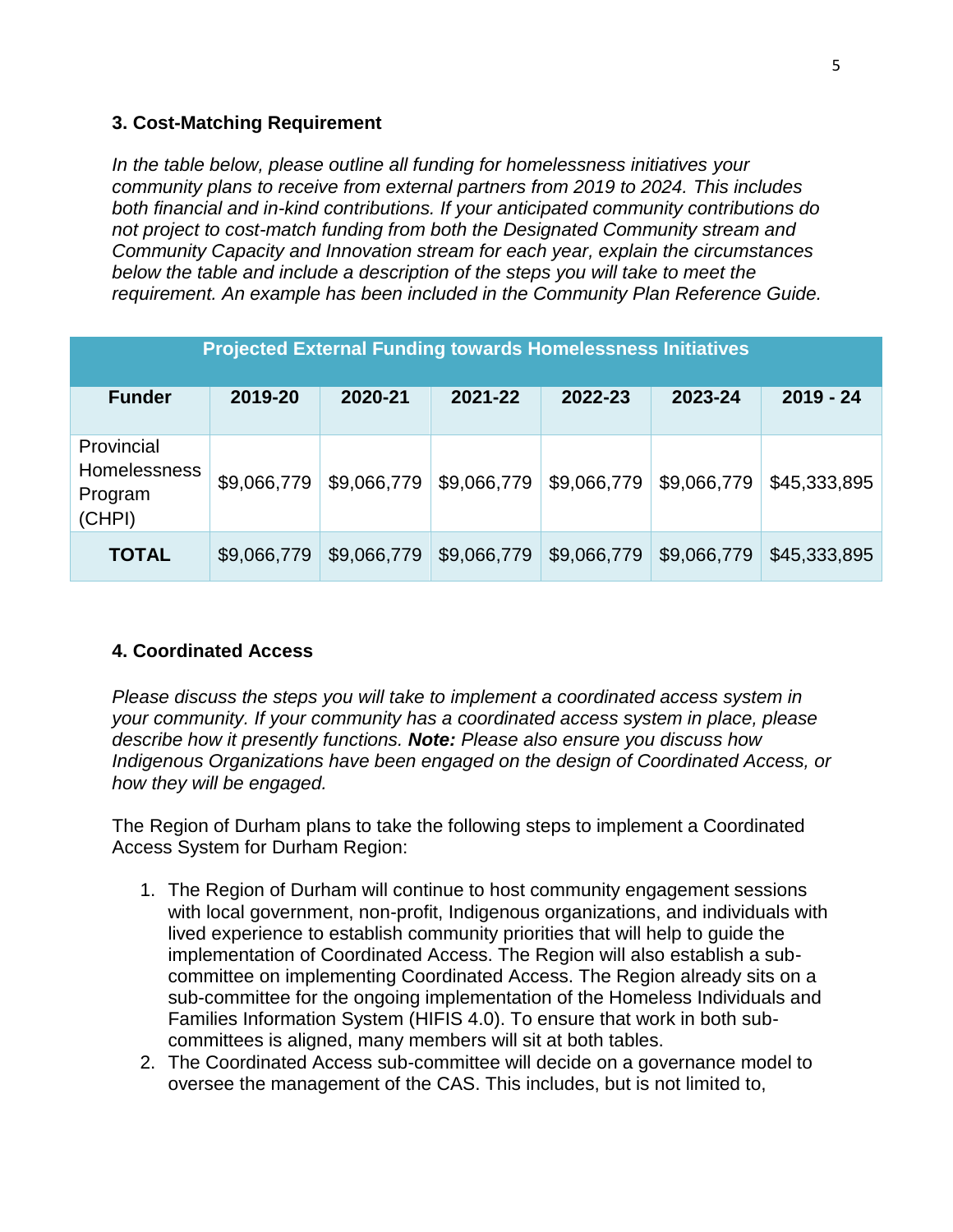establishing the terms of reference, creating management and accountability policies and procedures.

- 3. The Coordinated Access sub-committee will select a model of access that best fits Durham Region, a common assessment tool, prioritization criteria and a referral process by the end of 2020/2021.
- 4. Both the Community Advisory Board (CAB) and the Durham Advisory Committee on Homelessness (DACH) will approve the proposed procedures established by the sub-committee by the end of 2020/2021.
- 5. Training and technical assistance will be offered to front-line service providers beginning in 2020/2021.

HIFIS 4.0 has already been implemented in Durham Region. Ongoing work is being done by the HIFIS Community Coordinator and the HIFIS sub-committee to onboard more agencies.

The Region of Durham has been making connections with local Indigenous organizations to include these organizations in planning and decision making. These organizations will be invited to all subsequent engagement sessions and their representation on the CAS sub-committee will be solicited to help design the CAS in Durham Region.

### <span id="page-5-0"></span>**5. Community-Wide Outcomes**

*If you would like your community to measure progress on additional outcomes beyond the [federally mandated outcomes,](https://www.canada.ca/en/employment-social-development/programs/homelessness/directives.html#h2.3-h3.3) please identify those outcomes. Please provide your proposed indicators, targets, and methodology for each of the additional identified outcomes.* 

We heard during community consultations that there is a need to continue discussions on establishing Community-Wide Outcomes and baselines. Community Wide outcomes will be determined as the discussions progress.

### <span id="page-5-1"></span>**6. Official Language Minority Communities**

*The Government of Canada has a responsibility under the Official Languages Act to ensure that programs and services meet the needs of [Official Language Minority](https://www.canada.ca/en/employment-social-development/programs/homelessness/directives.html#h2.3-h3.7)  [Communities \(OLMCs\).](https://www.canada.ca/en/employment-social-development/programs/homelessness/directives.html#h2.3-h3.7) Please describe the steps that you will take to ensure that the services funded under the Reaching Home take the needs of the [OLMCs](https://www.canada.ca/en/employment-social-development/programs/homelessness/directives.html#h2.3-h3.7) into consideration where applicable.* 

The Region of Durham is committed to addressing the needs of all homeless persons. The Community encourages organizations representing OLMCs to apply for selection processes by offering translation upon request.